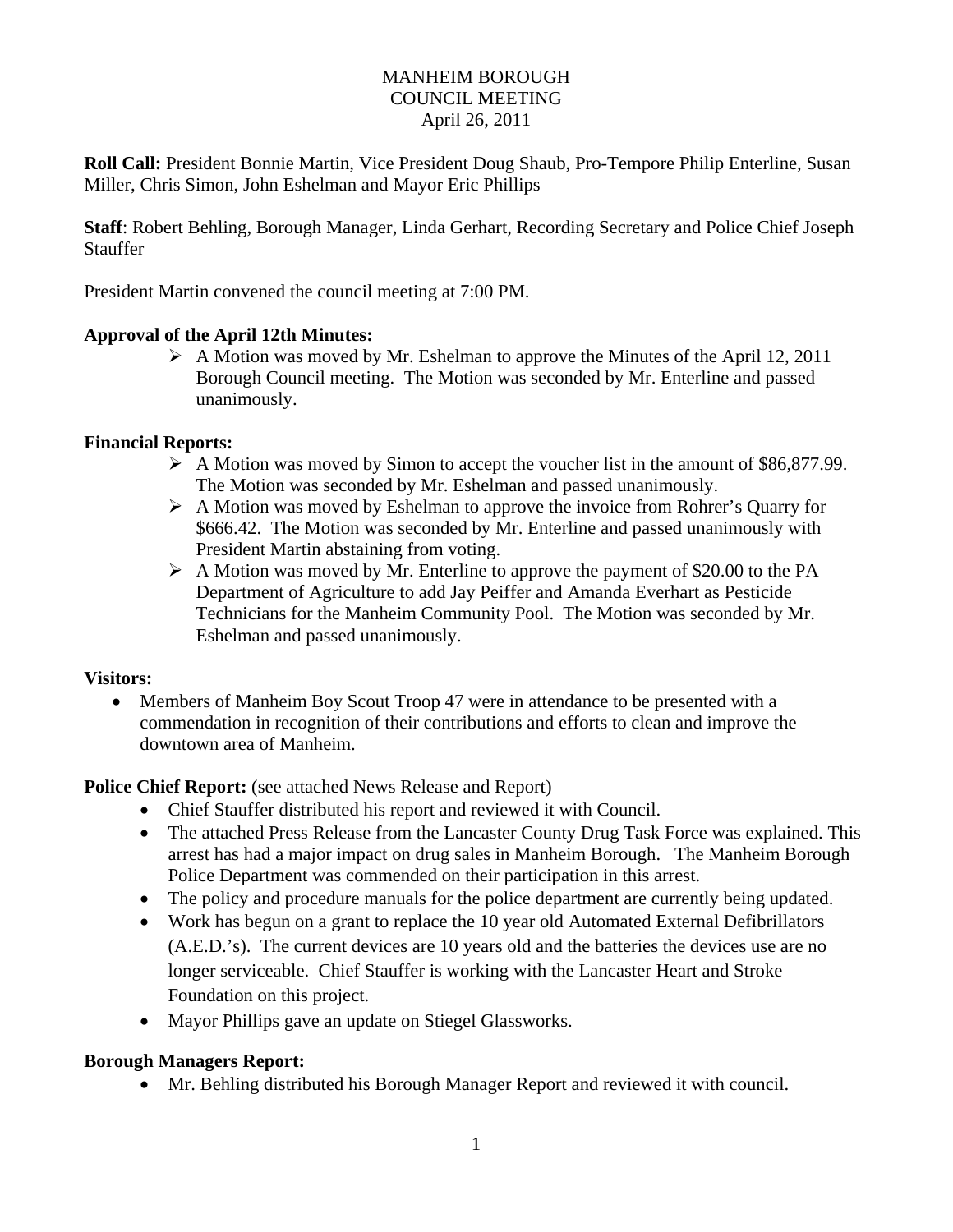- Millersville University senior Ben McCue will begin an unpaid internship for academic credit on Monday May 9<sup>th</sup>, which will focus on GIS documentation for the sidewalk connectivity project and required stormwater outfall monitoring, testing, and reporting to EPA and DEP.
- The Lancaster County Board of Assessment Appeals has approved the borough's request for exemption from real estate taxes for the property acquired last year at 45 East Stiegel Street for use as a public park.
- A progress report from Tammy Agesen, Aquatic Facilities Consultant was provided for council's review. It was also noted that the office staff has also been involved in the paperwork and training involved with the pool start up.
- Marketing professional Ed Kladky began working three days a week at no cost under AARP's Community Service Employment Program, focusing on marketing and promotion of the Manheim Community Pool and the  $250<sup>th</sup>$  Anniversary celebration.
- A proposal from Abel Security in the amount of \$725.00 was presented to approval to upgrade the security system at the Manheim Community Pool. There would also be a monthly charge for service.
	- $\triangleright$  A Motion was moved by Mr. Simon to approve the proposal from Abel Security in the amount of \$725.00 for the security system at the pool. The Motion was seconded by Mr. Eshelman and passed unanimously.
- Options for the purchase or lease of a new replacement dump truck for the street department were obtained and presented for council's discussion and consideration. The option of purchasing a used vehicle also continues to be researched. The possibility of setting up a replacement schedule for borough vehicles was suggested. Financing options and future budgeting were discussed. A Finance Committee meeting will be held before the next council meeting to update council on the current budget.
- The potholes on the West side of the borough have been completed and as soon as weather permits the rest will be completed on the East side.
- The staff of the Lancaster County Redevelopment Authority has notified the borough to expect a 10 to 20% reduction in the 2011 CDBG grant the borough was awarded for the reconstruction of East Gramby Street.
- A grant of \$124,893 has been jointly awarded to Manheim Borough and Penn Township for traffic control upgrades at seven signalized intersections and four school crossings.

# **Council Reports:**

- A volunteer park is being added to an area near the farm show buildings.
- The memory grove of trees at the high school is complete.
- The possibility of more portable toilets at Memorial Park and Island Field was discussed.
- The Logan Park parking lot needs to be leveled with stone.
- The new mowing contractor was commended for the nice job they are doing.
- The possibility of removing the diving board at the pool was discussed and it was decided to keep the diving board, but research possible upgrades.
- The possibility of discounted passes was discussed.
- Mr. Simon and Mr. Behling attended the Lancaster Prison Board Meeting on May 21<sup>st</sup> and gave a brief update.
- The code enforcement for cleaning up the property at 148 East Stiegel Street was discussed.
- Clean-up efforts for the creeks in the borough were discussed.
- The fishing derby sponsored by the sportsmen club will be held Memorial Day weekend.